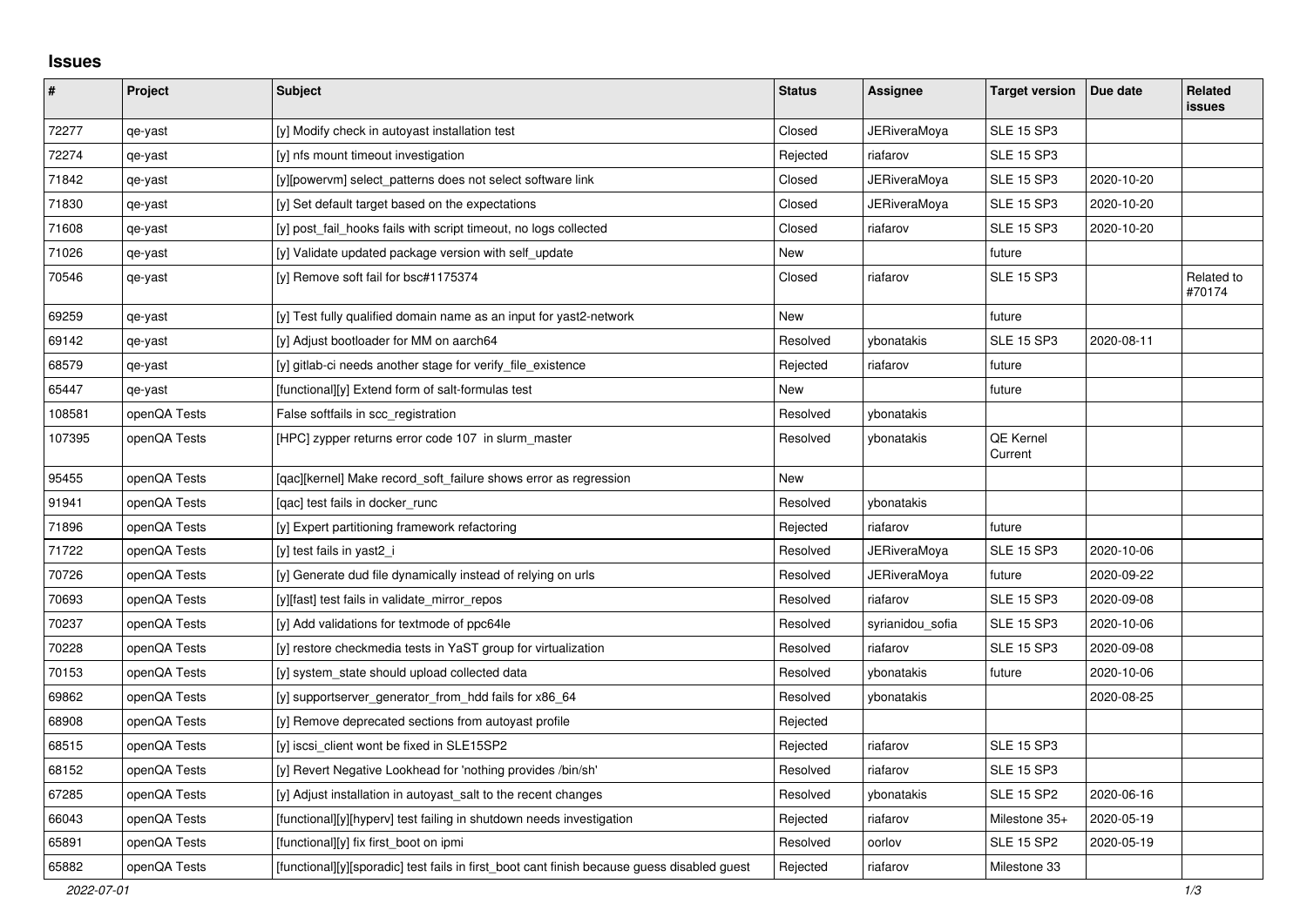| $\pmb{\#}$ | Project        | Subject                                                                                                                                                                   | <b>Status</b> | Assignee            | <b>Target version</b> | Due date   | Related<br><b>issues</b>                       |
|------------|----------------|---------------------------------------------------------------------------------------------------------------------------------------------------------------------------|---------------|---------------------|-----------------------|------------|------------------------------------------------|
| 65858      | openQA Tests   | [functional] ppc64le iso is not bootable                                                                                                                                  | Rejected      | riafarov            |                       |            |                                                |
| 65088      | openQA Tests   | [functional][y] Verify writing conflict from YaST in 70-yast.conf                                                                                                         | Resolved      |                     | future                | 2020-07-14 | Copied from<br>#61073                          |
| 64731      | openQA Tests   | [functional][y] generate TW image with wicked and use it in yast2_cmdline and nis MM<br>test suites                                                                       | Resolved      | oorlov              | future                | 2020-05-19 | Copied from<br>#61901                          |
| 64328      | openQA Tests   | [functional][y] fix hostname_inst from btrfs_libstorage-ng                                                                                                                | Rejected      | vbonatakis          |                       |            |                                                |
| 64165      | openQA Tests   | [functional][y][periodic] test fails in nis_server                                                                                                                        | Rejected      |                     |                       |            |                                                |
| 62690      | openQA Tests   | [functional][y][timeboxed:8h] finish btn is disabled in Installation Completed                                                                                            | Resolved      | mloviska            | Milestone 32          | 2020-02-25 |                                                |
| 62498      | openQA Tests   | [functional][y][opensuse] Update support_server on o3 for remote installations                                                                                            | Resolved      | <b>JERiveraMoya</b> | Milestone 32          | 2020-02-11 | Copied from<br>#62495                          |
| 62495      | openQA Tests   | [functional][y][opensuse] Update support_server on o3 for remote installations                                                                                            | Closed        |                     |                       |            | Copied to<br>#62498                            |
| 62096      | openQA Tests   | [functional][y][opensuse][timeboxed:16h] remote intallation doesnt communicate correctly<br>after reboot                                                                  | Resolved      | vbonatakis          | Milestone 31          | 2020-01-28 |                                                |
| 61931      | openQA Tests   | [functiona][y] autoinst.xml is missing registration block in autoyast_reinstall                                                                                           | Resolved      | <b>JERiveraMoya</b> | Milestone 30          | 2020-01-28 |                                                |
| 61100      | openQA Tests   | [functional][y] test fails in scc_registration                                                                                                                            | Resolved      | riafarov            |                       |            |                                                |
| 60230      | openQA Tests   | [functional][y] test fails in system_role                                                                                                                                 | Resolved      | riafarov            | Milestone 30          |            | Related to<br>#60041                           |
| 59939      | openQA Tests   | [functional][y] first entry in product selection list is not highlighted on s390                                                                                          | Resolved      | oorlov              | Milestone 30+         | 2019-12-03 |                                                |
| 59411      | openQA Tests   | [functional][y] betawarning appears for every selected product onSLE 15 sp2 "full"<br>installer                                                                           | Rejected      | riafarov            | Milestone 29          | 2019-12-03 |                                                |
| 59318      | openQA Tests   | [functional][u] packages are not gettting installed                                                                                                                       | Resolved      | jorauch             | Milestone 28          |            |                                                |
| 59312      | openQA Tests   | [functional][y] could not resolv repos urls                                                                                                                               | Rejected      | riafarov            |                       |            |                                                |
| 59309      | openQA Tests   | [Functional][y]test fails in verify_ext4                                                                                                                                  | Rejected      | riafarov            |                       |            |                                                |
| 59061      | openQA Tests   | test fails in installation                                                                                                                                                | Rejected      |                     |                       |            |                                                |
| 59012      | openQA Tests   | [functional][y] test fails in yast_sysconfig                                                                                                                              | Resolved      | riafarov            |                       |            |                                                |
| 57749      | openQA Tests   | [functional][y] apply solution for yast2_snapper_ncurses as it does for Tumbleweed                                                                                        | Rejected      | riafarov            | Milestone 30+         | 2019-11-19 | Related to<br>#56255                           |
| 57743      | openQA Tests   | [functional][y][timeboxed:8h] test tries to reboot when poweroff is given in shutdown                                                                                     | Resolved      | oorlov              | Milestone 29          | 2019-10-22 | Related to<br>#58127                           |
| 55964      | openQA Tests   | [functional][y] test fails in scc_registration because of missing step                                                                                                    | Rejected      | riafarov            |                       |            |                                                |
| 55949      | openQA Tests   | [functional][y] yaml schedulers are not found                                                                                                                             | Resolved      | riafarov            |                       |            |                                                |
| 109292     | openQA Project | OSD is missing x86_64 jobs duplicate key value violates unique constraint<br>"assets type name" in lib/OpenQA/Schema/ResultSet/Assets.pm line 33 within<br>find or create | Resolved      | mkittler            | Ready                 |            | Related to<br>#35749.<br>Related to<br>#109560 |
| 107878     | openQA Project | number of failed job provides wrong value on the build's status bar                                                                                                       | Resolved      | mkittler            | Ready                 | 2022-03-18 |                                                |